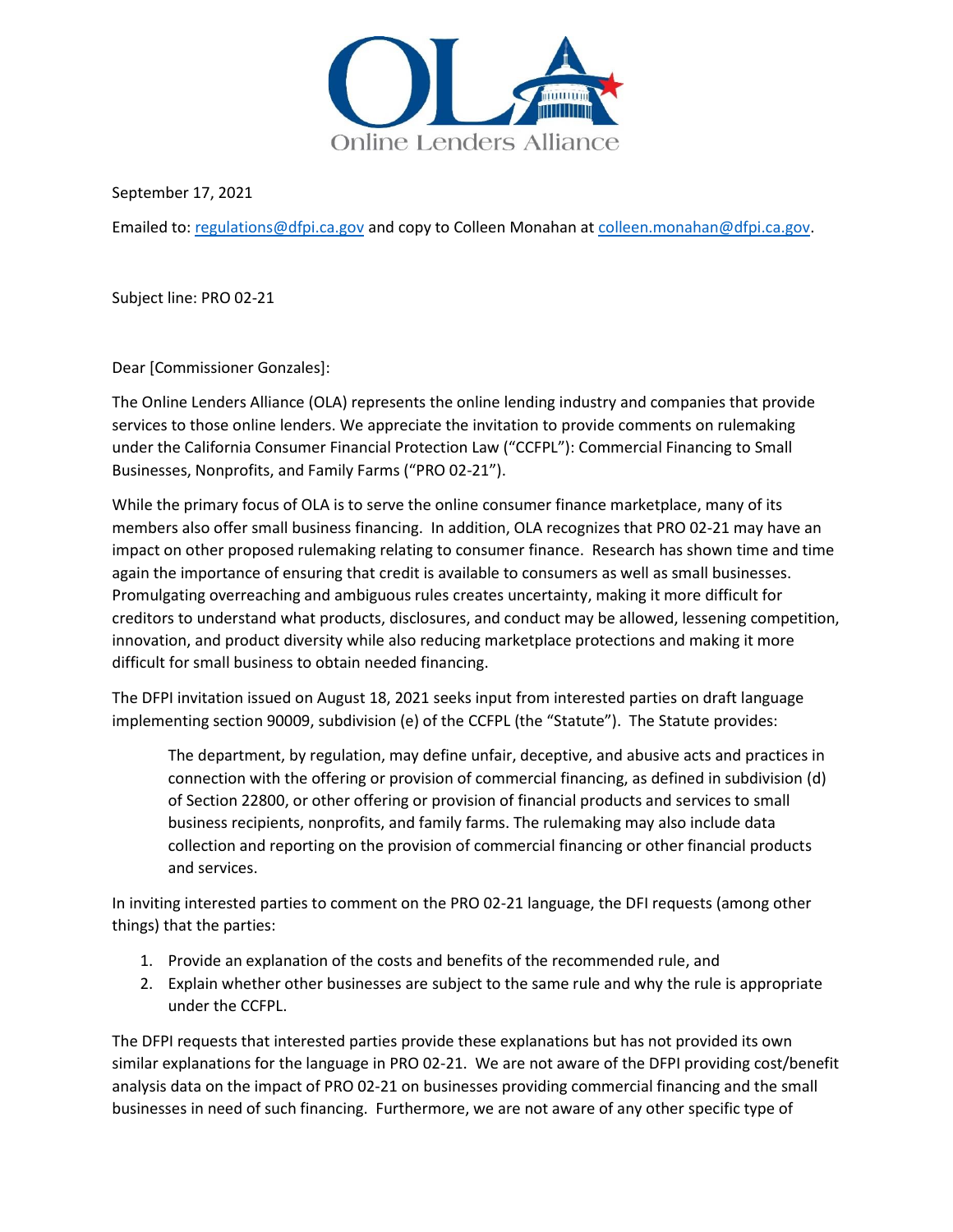California businesses singled out for its own standards of unfairness, deceptiveness, and abusiveness in dealing with other businesses. There are no reasons why the businesses subject to PRO 02-21 should be subject to any higher general standard in conducting commercial transactions than other California businesses.

In addition, the DFPI seeks comments from interested parties on the potential economic impact on businesses that would be affected by the draft language. The DFPI requests comment on things such as:

- 1. Whether the draft language impacts California competitiveness;
- 2. Whether the draft language will affect the ability of California businesses to compete with other states by making it more costly to provide services here;
- 3. Whether the draft language will result in the creation or elimination of businesses in this state, and the numbers of each;
- 4. Whether the draft language will result in the creation or elimination of jobs in this state, and the numbers of each;
- 5. Whether any alternative to the draft language would lessen any adverse impact on small business; and
- 6. The consequences of the draft language on those impacted.

These DFPI requests are seeking comments on three general areas: (1) impact on competitiveness, (2) impact on business and job loss, and (3) general adverse impact. Again, we are not aware of the DFPI performing any investigation or conducting any data analysis in these areas before proposing PRO 02-21. It is unlikely that anyone has had sufficient time in the month provided to respond to conduct such an impact analysis. That said, it is clear PRO 02-21 will negatively impact competitiveness, result in the loss of small business financing companies, and, as such related jobs, as well as have an overall general negative impact on small business financing (including availability, costs, etc.).

In addition to the overall concerns, OLA has several comments about the proposed language in PRO 02- 21 relating to the meaning of unfairness, deceptive and abusive.

## **I. Unfairness**

The DFPI proposes to define "unfairness" to mean:

- (A) The act or practice violates another law.
- (B) On balance, the harm from the conduct outweighs the utility of the conduct.

(C) The act or practice offends an established public policy, or the act or practice is immoral, unethical, oppressive, unscrupulous, or substantially injurious to a person.

(D) (1) The injury is substantial, (2) the injury is not outweighed by countervailing benefits, and (3) the injury could not reasonably have been avoided.

The DFPI's definition of unfairness is overly broad and so subjective that a provider of small business financing will be unable to know what conduct is allowed under California law. California courts have been specifically concerned with similar language understanding that such language can cause more confusion and harm to the marketplace.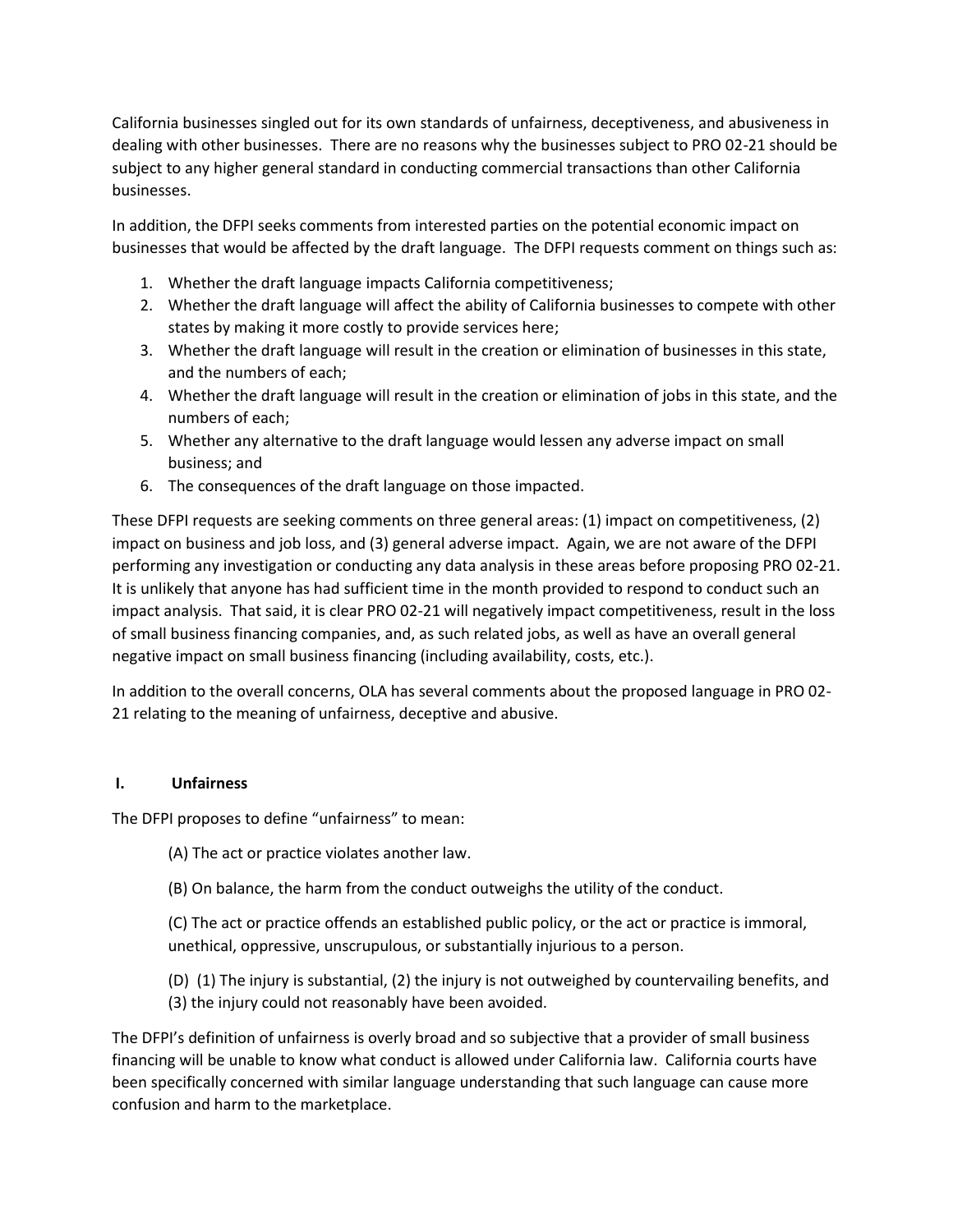In the Cel-Tech case, the California Supreme Court criticized similar language contained in the California Unfair Practices Act and unfair competition law:

**We believe these definitions are too amorphous and provide too little guidance to courts and businesses. Vague references to "public policy," for example, provide little real guidance.**

. . .

L.A. Cellular and supporting amici curiae emphasize the need for California businesses to know, to a reasonable certainty, what conduct California law prohibits and what it permits. We sympathize with this concern. An undefined standard of what is "unfair" fails to give businesses adequate guidelines as to what conduct may be challenged and thus enjoined and may sanction arbitrary or unpredictable decisions about what is fair or unfair. **In some cases, it may even lead to the enjoining of procompetitive conduct and thereby undermine consumer protection**, the primary purpose of the antitrust laws. "Because ours is a culture firmly wedded to the social rewards of commercial contests, **the law usually takes care to draw lines of legal liability in a way that maximizes areas of competition free of legal penalties**." ( Della Penna v. Toyota Motor Sales, U.S.A., Inc. (1995) 11 Cal. 4th 376, 392 [45 Cal. Rptr. 2d 436, 902 P.2d 740].) Courts must be careful not to make economic decisions or prevent rigorous, but fair, competitive strategies that all companies are free to meet or counter with their own strategies. Companies that cannot compete with others that are more capable or efficient may lawfully fail. $1$  (Emphasis Added).

The California courts have recognized that use of nebulous and indefinite terms like "public policy" and "immoral, unethical, oppressive [and] unscrupulous" not only provide businesses (and the courts) little guidance but also impede competition in the marketplace and thus undermine consumer protection. Not only is such language unhelpful, confusing, and counter-productive but it is also redundant as the Cel-Tech case shows. The California Unfair Practices Act and Unfair Competition Law already apply to commercial financing businesses in its transactions with small businesses.

In comparison, the Federal Trade Commission's ("FTC") and the Consumer Financial Protection Bureau's ("CFPB") definition of "unfairness" is as follows:

- (1) It causes or is likely to cause substantial injury to consumers;
- (2) The injury is not reasonably avoidable by consumers; and
- (3) The injury is not outweighed by countervailing benefits to consumers or to competition.

<sup>1</sup> 20 Cal. 4th 163 (1999)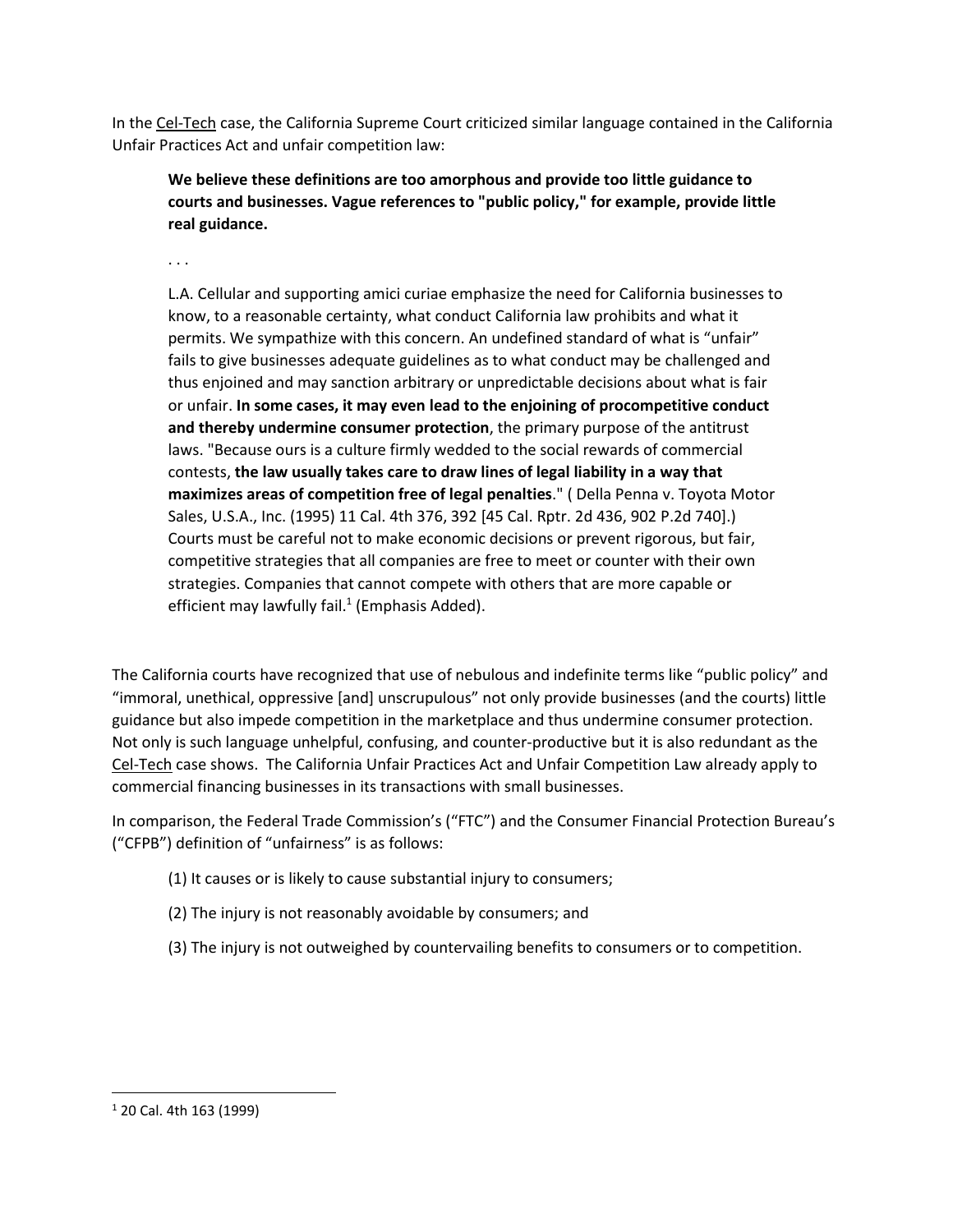The DFPI should adopt the FTC's definition of unfairness that has been defined, tested, and relied upon by the FTC (and later by the CFPB) for more than 40 years.<sup>2</sup> California courts support applying the FTC definition.<sup>3</sup> The definition of "unfair" as it applies to business-to-business transaction should recognize the need to provide businesses with clear and adequate guidelines and allow for competition in the marketplace.

OLA would recommend the following specific changes to the Pro 02-21 definition of "unfairness":

1. Strike "The act or practice violates another law."

This standard is not consistent with the CFPB and FTC definition of "unfairness" and appears only intended to add penalties for conduct that is already prohibited by California law.

2. Strike "On balance, the harm from the conduct outweighs the utility of the conduct."

This language is duplicative of the definitional language stating, "The injury is not outweighed by countervailing benefits." There appears to be no substantive distinction between "harm" and "injury" as well as between "utility" and "benefits." There is also no explanation as to how "harm" and "utility" may be determined. The language allows for changing political and other bias in the interpretation of what is helpful or harmful to the small business obtaining financing.

3. Strike "The act or practice offends an established public policy, or the act or practice is immoral, unethical, oppressive, unscrupulous, or substantially injurious to a person."

As discussed above, the California courts criticize the use of such language. Furthermore, this language comes from the FTC's 1964 statement of purposes relating to smoking advertisements, sometimes called the "cigarette rule."<sup>4</sup> In 1980, the FTC expressly abandoned this standard as duplicitous, stating as follows:

> Finally, the third . . . standard asks whether the conduct was immoral, unethical, oppressive, or unscrupulous. This test was presumably included in order to be sure of reaching all the purposes of the underlying statute, which forbids "unfair" acts or practices. It would therefore allow the Commission to reach conduct that violates generally recognized standards of business ethics. The test has proven, however, to be largely duplicative. Conduct that is truly unethical or unscrupulous will almost always injure consumers or violate public policy as well. The Commission has therefore never relied on the third element . . . as an independent basis for a finding of unfairness, and it will act in the future only on the basis of the first two.<sup>5</sup>

 $2$  The standard for unfairness in the Dodd-Frank Act has the same three-part test as the FTC Act. This standard was first stated in the FTC Policy Statement on Unfairness (Dec. 17, 1980), available at: [https://www.ftc.gov/public](https://www.ftc.gov/public-statements/1980/12/ftc-policy-statement-unfairness)[statements/1980/12/ftc-policy-statement-unfairness.](https://www.ftc.gov/public-statements/1980/12/ftc-policy-statement-unfairness) Congress later amended the FTC Act to include this specific standard in the Act itself. 15 U.S.C. § 45(n). See also page 1,

[https://files.consumerfinance.gov/f/documents/102012\\_cfpb\\_unfair-deceptive-abusive-acts-practices](https://files.consumerfinance.gov/f/documents/102012_cfpb_unfair-deceptive-abusive-acts-practices-udaaps_procedures.pdf)[udaaps\\_procedures.pdf.](https://files.consumerfinance.gov/f/documents/102012_cfpb_unfair-deceptive-abusive-acts-practices-udaaps_procedures.pdf)

<sup>&</sup>lt;sup>3</sup> See Drum v. San Fernando Valley Bar Assn., 182 Cal. App. 4th 247, 256, 106 Cal. Rptr. 3d 46 (2010).

<sup>4</sup> [https://www.ftc.gov/public-statements/2003/05/ftcs-use-unfairness-authority-its-rise-fall-and-resurrection.](https://www.ftc.gov/public-statements/2003/05/ftcs-use-unfairness-authority-its-rise-fall-and-resurrection)

<sup>&</sup>lt;sup>5</sup> [https://www.ftc.gov/public-statements/1980/12/ftc-policy-statement-unfairness.](https://www.ftc.gov/public-statements/1980/12/ftc-policy-statement-unfairness)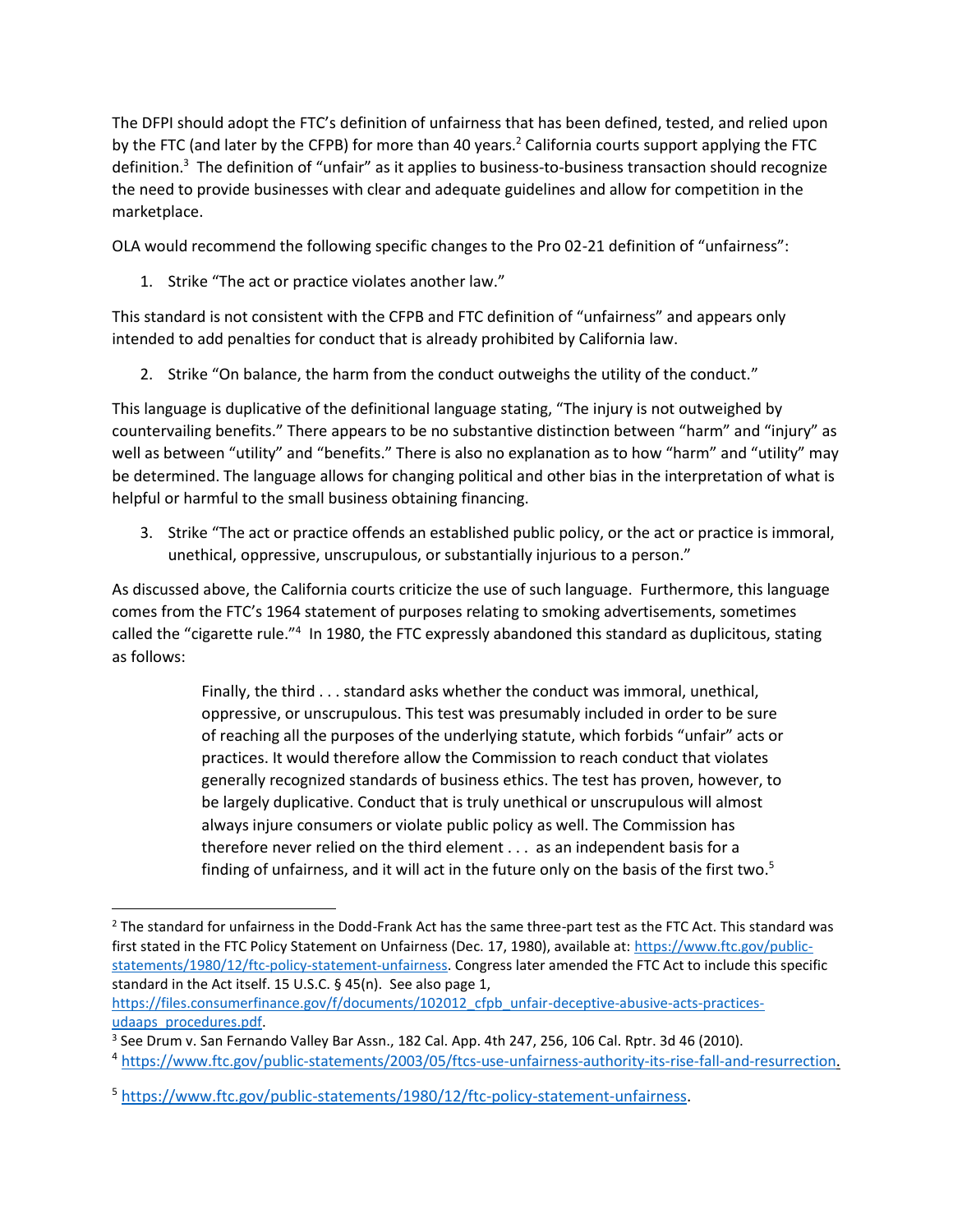## **II. Deceptive**

The DFPI's proposed definition of "deceptive" is as follows:

An act or practice is deceptive and may not be engaged in by a person offering or providing commercial financing or other financial products or services if a small business, nonprofit, or family farm is likely to be deceived by the act or practice.

OLA would suggest that the DFPI use language more like that used by the FTC and CFPB. Those federal agencies define deceptive as follows:

(1) There must be a representation, omission or practice that is likely to mislead the consumer;

(2) Is the representation, omission or practice must be likely to mislead **reasonable** consumers under the circumstances.

(3) Is the representation, omission, or practice **"material"**. 6

The FTC definition appropriately inserts the general "reasonableness" standard. Without such a standard in the DFPI's definition of "deceptive," commercial financing companies would be faced with the impossible task of trying to determine whether every representation, omission or practice might deceive each small business. This would require the commercial financing company to make a separate assessment of each small business and its likelihood of likely being deceived. This is not even a standard used in the consumer context and would place unnecessary and unavoidable risk on those companies covered by PRO 02-21.

## **III. Abusive**

The DFPI's proposed definition of "abusive" is as follows:

- (A) Interferes with the ability of a small business, nonprofit, or family farm to understand a term or condition of a financial product or service.
- (B) Takes unreasonable advantage regarding any of the following:

1. A lack of understanding on the part of the small business, nonprofit, or family farm of the material risks, costs, or conditions of the commercial financing or other product or service.

2. The inability of the small business, nonprofit, or family farm to protect its interests in selecting or using the commercial financing or other financial product or service.

<sup>6</sup> [https://www.ftc.gov/system/files/documents/public\\_statements/410531/831014deceptionstmt.pdf.](https://www.ftc.gov/system/files/documents/public_statements/410531/831014deceptionstmt.pdf) See also page 5, [https://files.consumerfinance.gov/f/documents/102012\\_cfpb\\_unfair-deceptive-abusive-acts-practices](https://files.consumerfinance.gov/f/documents/102012_cfpb_unfair-deceptive-abusive-acts-practices-udaaps_procedures.pdf)[udaaps\\_procedures.pdf.](https://files.consumerfinance.gov/f/documents/102012_cfpb_unfair-deceptive-abusive-acts-practices-udaaps_procedures.pdf)